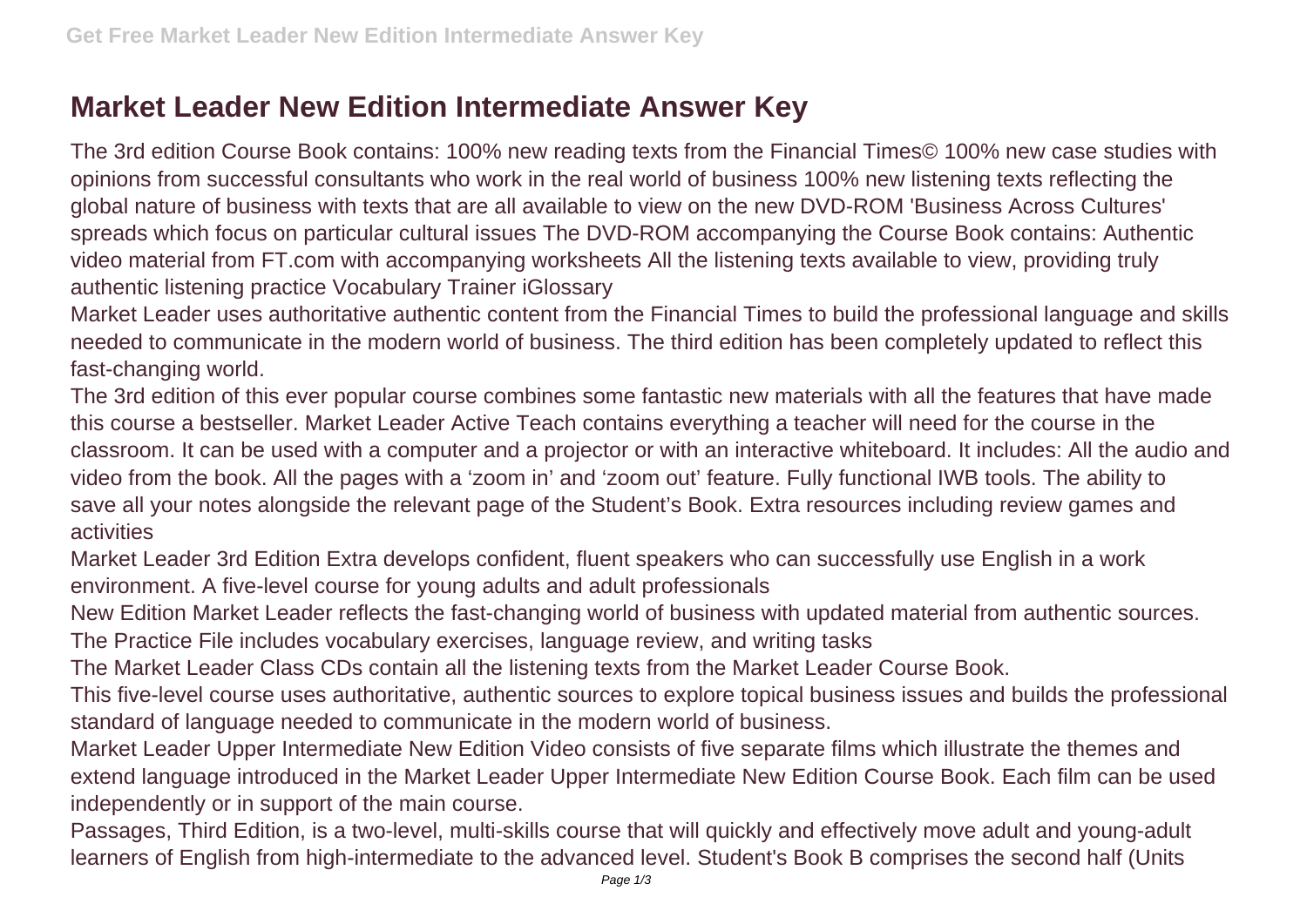7-12) of the complete Level 2 Student's Book. Each of the Passages, Third Edition, Student's Books have been updated to offer fresh, contemporary content, relevant speaking and listening activities, comprehensive grammar and vocabulary support, enhanced reading skills development, and a step-by-step academic writing strand. Frequent communication reviews will systematically consolidate learning, while the popular Grammar Plus and new Vocabulary Plus sections in the back of the Student's Book provide additional skills support.

Market LeaderBusiness English Course Book : IntermediateMarket LeaderCourse bookMarket LeaderBusiness English Course BookPearson ELT

The Market Leader Class Cassettes contain all the listening texts from the Market Leader Course Book.

The Teacher's Resource Book provides teachers with an overview of the whole course together with detailed teaching notes, background briefings on business content, a text bank and a resource bank.

New Edition Market Leader is the business English course that brings contemporary business issues right into your classroom. Incorporating articles from the Financial Times(c) newspaper, Market Leader has authentic texts, effective case studies and a wide range of components. The Teacher's Resource Book provides a general introduction to the course, detailed teaching notes, the business background to each unit, a text bank of extra reading texts and a Resource Bank of photocopiable communication activities for classroom use. Teachers can tailor their lessons to the individual needs of their students with the wide range of components and specialist titles available. A new edition of the Intermediate level is now available.

The Market Leader grammar books provide students with all the business grammar practice they need

Present Yourself Second Edition is a presentation skills course for adult and young adult learners of English. Present Yourself Second Edition Level 2 is intended for intermediate students and focuses on giving presentations that express an opinion or point of view. It can be used as a main text in a presentation skills course, in the context of a general conversation course, or as a component in speaking or integrated-skills classes.

Market Leader 3rd Edition has been completely updated to reflect the fast-changing world of business using authoritative and authentic business sources such as Financial Times.

\* The Market Leader DVDs provide students with authentic and engaging examples of business English in use. Student Course Book • Authentic texts from the Financial Times and other sources develop reading skills and provide essential business vocabulary. • Interviews with business people and experts develop listening skills, such as prediction, listening for specific information and note taking. • Language Work develops students' awareness of common problem areas and introduces grammatical concepts. • 16 pages of business skills in each level: negotiating, presentation, writing emails, telephoning and teleconferencing, small talk, meetings and interviews. • Open discussion exercises for groups and pairs. • Skills section for teaching career-related skills. • Useful Language Box provides phrases for role play situations in the workplace. • Case study discussions on the unit topic (with commentaries on the DVD-ROM). • Working Across Cultures develops cultural awareness and